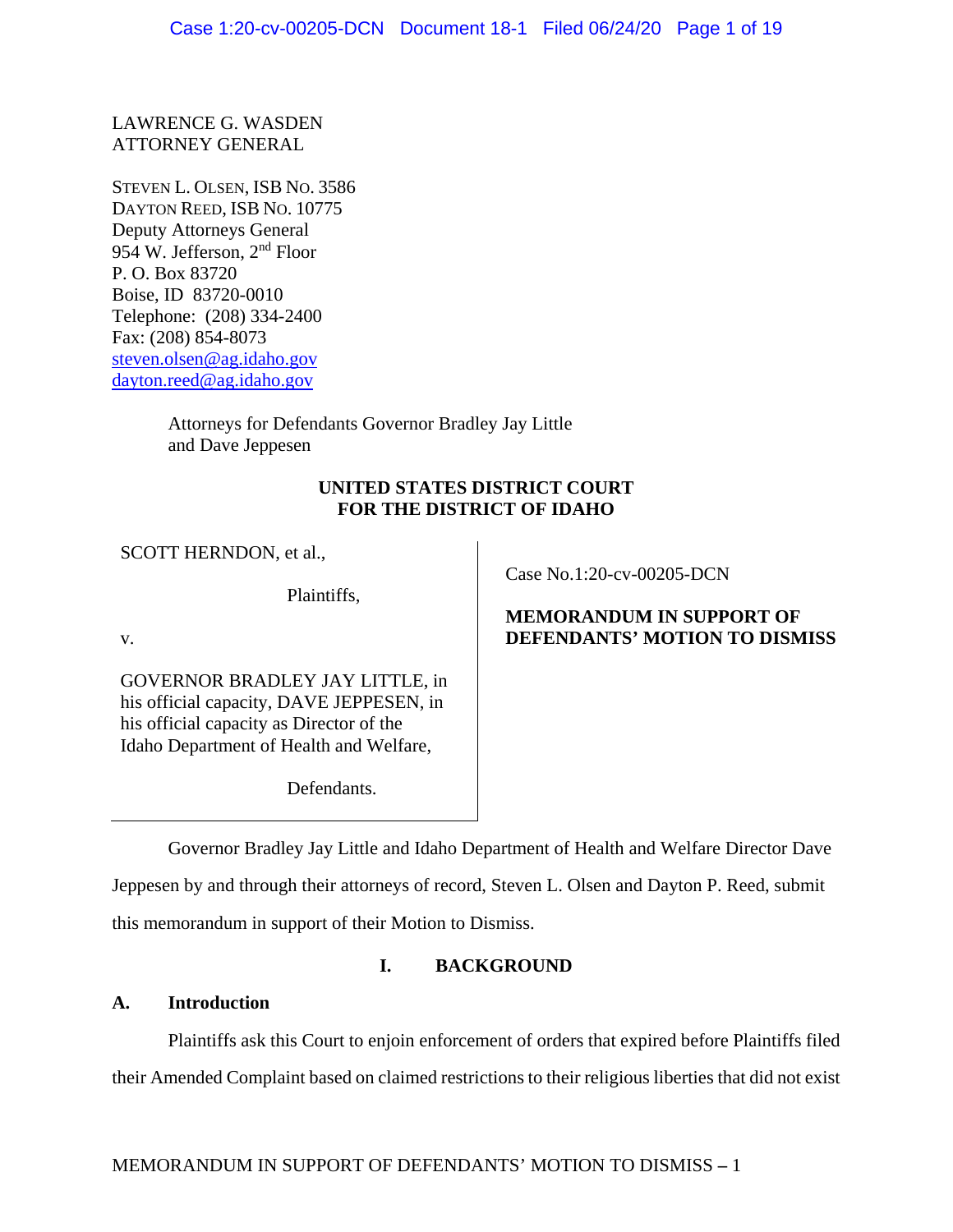## Case 1:20-cv-00205-DCN Document 18-1 Filed 06/24/20 Page 2 of 19

when they filed their complaint and do not exist now. Moreover, Defendants' prior orders to protect the public health and safety during a once-in-a-century pandemic are constitutionally sound. Plaintiffs' case is as meritless as it is moot.

# **B. Defendants Issued Orders That Were Constitutionally and Statutorily Allowed and Appropriately Protected the Public at the Onset of the COVID-19 Pandemic.**

As the devastating impacts of the COVID-19 pandemic swept across the United States, Governor Little and Director Jeppesen took action to protect the health and safety of Idaho's citizens. Acting under constitutional and statutory authority, and consistent with the advice of health care experts who understood how best to prevent the spread of this deadly virus, Defendants issued orders directing actions designed to stem the spread of COVID-19.

On March 25, 2020, Director Jeppesen, as directed by Governor Little, issued an Order to Self-Isolate ("March 25 Order"). The order was based on the undeniable fact that COVID-19 "is easily transmitted, especially in group settings, and that it is essential that the spread of the virus be slowed to protect the ability of public and private health care providers to handle the influx of new patients and safeguard public health and safety."1

Given the dangers presented by COVID-19, the March 25 Order directed that "Gatherings of individuals outside the home are prohibited, with certain exceptions for essential activities or essential travel or to perform work for essential businesses  $\dots$ ."<sup>2</sup> The order also directed the closure of all restaurants and cafes (with the exception of take-out or delivery service), indoor gyms, recreational facilities, bars and nightclubs. The order also directed the following:

All people in Idaho shall immediately cease hosting or participating in all public and private gatherings and multi-person activities for social, spiritual and recreational purposes, regardless of the number of people involved, except as specifically identified in Section 8. Such activity includes, but is not limited to, community, civic, public, leisure, faith-based, or sporting events; parades; concerts; festivals; conventions; fundraisers; and similar activities. . . .

 $1$  Dkt. 10-1 at 9.

 $^{2}$  *Id.* at 10.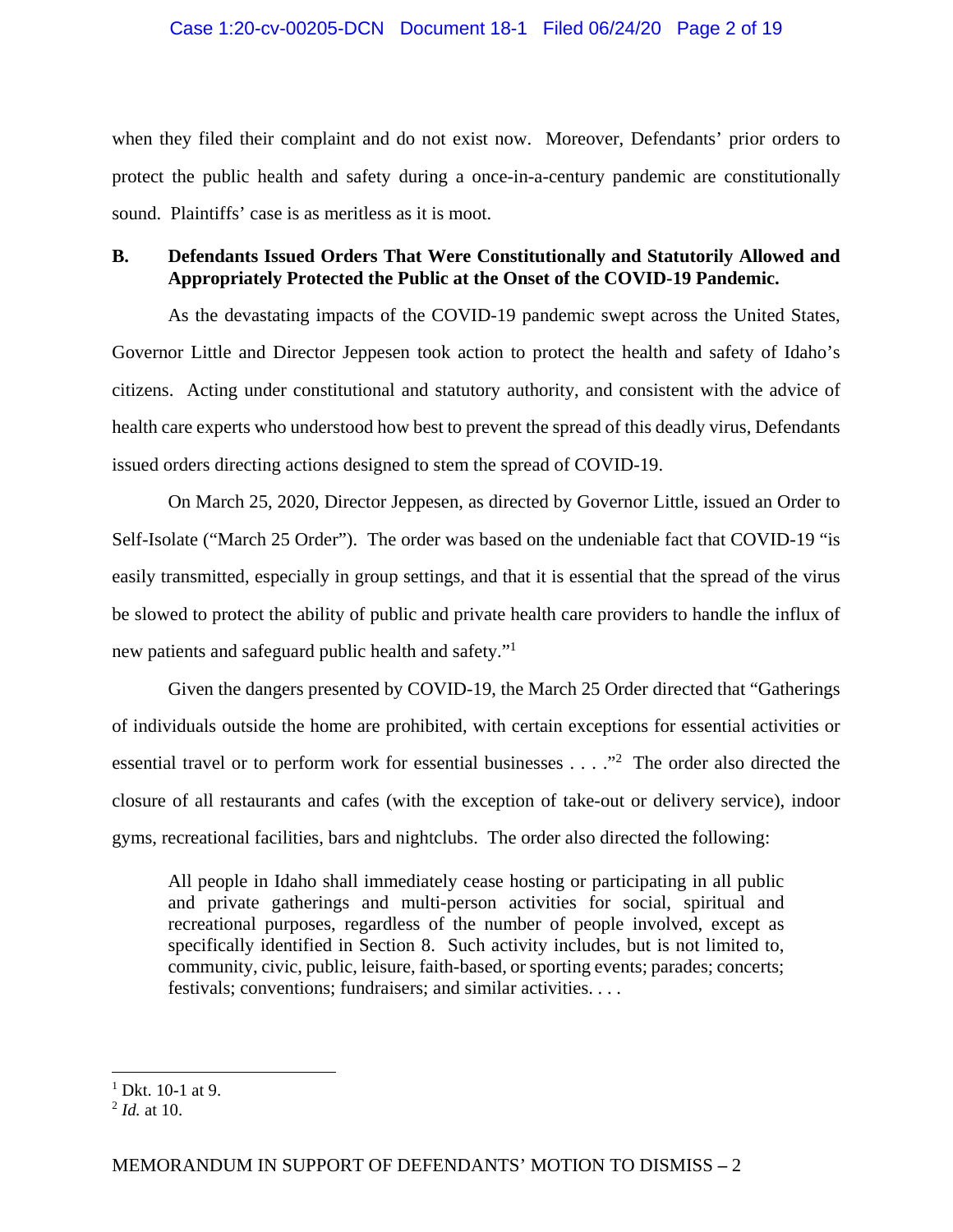## Case 1:20-cv-00205-DCN Document 18-1 Filed 06/24/20 Page 3 of 19

The March 25 Order was amended on April 15, 2020, and by its terms was set to continue "in effect until 11:59 p.m. on April 30, 2020 or until it is extended, rescinded, superseded or amended in writing by the Director," subject to the limited exceptions and under the terms and conditions more particularly set forth below.<sup>3</sup>

In a posting on the Governor's website on March 27, two days after issuing his March 25 Order, the Governor explained that clergy and church members could produce, record and stream church services to the members of their congregations.<sup>4</sup> Further, in a posting on April 2, 2020, the Governor made clear Idahoans could attend drive-in church services.<sup>5</sup>

On April 23, in advance of the anticipated expiration date of the Order to Self-Isolate, Defendants issued "Guidelines for Opening Up Idaho" ("Guidelines").<sup>6</sup> The Guidelines noted that the Governor, with the "help of the Department of Health and Welfare and guidance issued by President Donald Trump and the Centers for Disease Control and Prevention" had established a "data-driven approach to opening up Idaho's economy."7 The Guidelines provided a staged approach to reopening those activities that had been temporarily closed because of COVID-19. The Guidelines projected each of its 4 stages would last two weeks, beginning May 1, 2020.

At that point on April 23, Plaintiffs and the public were well-informed that Defendants intended to rescind the March 25 and April 30 Orders and replace them with subsequent orders that did not contain any of the prohibitions that Plaintiffs' claims are based upon.<sup>8</sup>

The Guidelines were just that, *guidelines*, which were subject to change dependent upon the circumstances that existed at the time Defendants were deciding next steps for reopening Idaho.

 $3$  Dkt. 10-1 at 3.

<sup>&</sup>lt;sup>4</sup> State of Idaho, Statewide Stay-Home Order, Additional Guidance (updated Mar. 27, 2020), available at: https://coronavirus.idaho.gov/statewide-stay-home-order/.

<sup>&</sup>lt;sup>5</sup> State of Idaho, Additional Guidance on Statewide Stay-Home Order (updated Apr. 2, 2020), available at: https://coronavirus.idaho.gov/additional-guidance-on-statewide-stay-home-order/.

<sup>6</sup> Dkt. 8-20.

 $^7$  *Id.* at 1.

<sup>8</sup> *Gov. Little announces 4-stage plan to reopen Idaho*, KIFI/KIDK (Apr. 23 2020 9:57 AM), https://localnews8.com/health/coronavirus/2020/04/23/gov-little-to-hold-press-conference-regardingeconomic-recovery-in-idaho/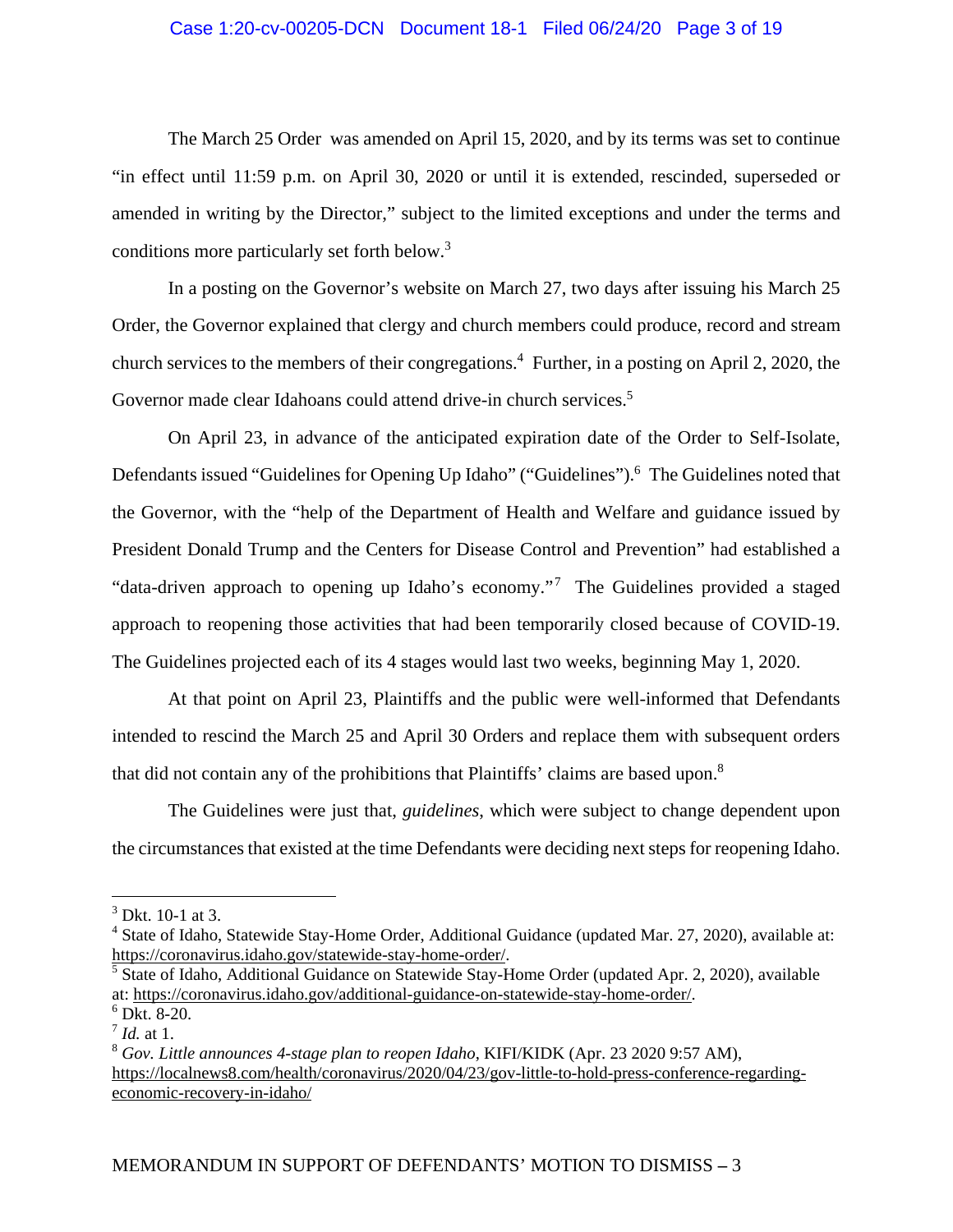## Case 1:20-cv-00205-DCN Document 18-1 Filed 06/24/20 Page 4 of 19

And there were changes in those guidelines. For example, rather than allowing bars, breweries, wineries, and distilleries to open during phase 4 of the reopening on June 13 as originally planned, Defendants allowed those businesses to reopen during phase 3, which started on May 30, 2020.<sup>9</sup> Also changed was the 14-day quarantine requirement for those persons traveling into the state of Idaho. That quarantine requirement was initially scheduled to be phased out on May 30, 2020,  $10$ but was instead phased out on May 16, 2020.<sup>11</sup>

On April 30, 2020, as provided for in the March 25 Order, Defendants issued a new order, the Stay Healthy Order for Stage 1 ("April 30 Order"), which lifted the restrictions on all public and private gatherings, stating instead that they should be "avoided," but not prohibiting them.<sup>12</sup> The April 30 Order also required certain businesses and activities to remain closed. Religious meetings were not one of those activities.<sup>13</sup> The Order also removed restrictions on intra-state travel.14 As to Social Distancing and Sanitation Requirements, the April 30 Order stated that "[i]ndividuals shall maintain at least six-foot physical distancing from other individuals whenever possible."15 The April 30 Order contained language indicating that it was effective as of May 1, 2020 and would continue to remain in effect until it was "extended, rescinded, superseded, or amended in writing by the Governor and Director."16

The April 30 Order was followed by a May 14, 2020 Order for Stage 2 of Idaho's reopening, which became effective on May 16, 2020, continued to allow public and private gatherings, stating that public gatherings of more than 10 people "should be avoided,"17 but

<sup>14</sup> *Id*. at 1

<sup>&</sup>lt;sup>9</sup> May 28, 2020 Order, available at: https://coronavirus.idaho.gov/wp-content/uploads/2020/06/stayhealthy-order-stage3.pdf at 3; State of Idaho, Idaho Rebounds: Our Path to Prosperity, Business-specific protocols for opening, available at: https://rebound.idaho.gov/business-specific-protocols-for-opening/ (last visited Jun. 24, 2020).

 $10$  Dkt. 8-20 at 8.

 $11$  Dkt. 8-13 at 1.

<sup>&</sup>lt;sup>12</sup> Dkt. 8-11 at 1, 4.

<sup>13</sup> *Id.* at 4.

<sup>15</sup> *Id*. at 4.

<sup>16</sup> *Id*. at 1.

 $17$  Dkt. 8-13 at 3.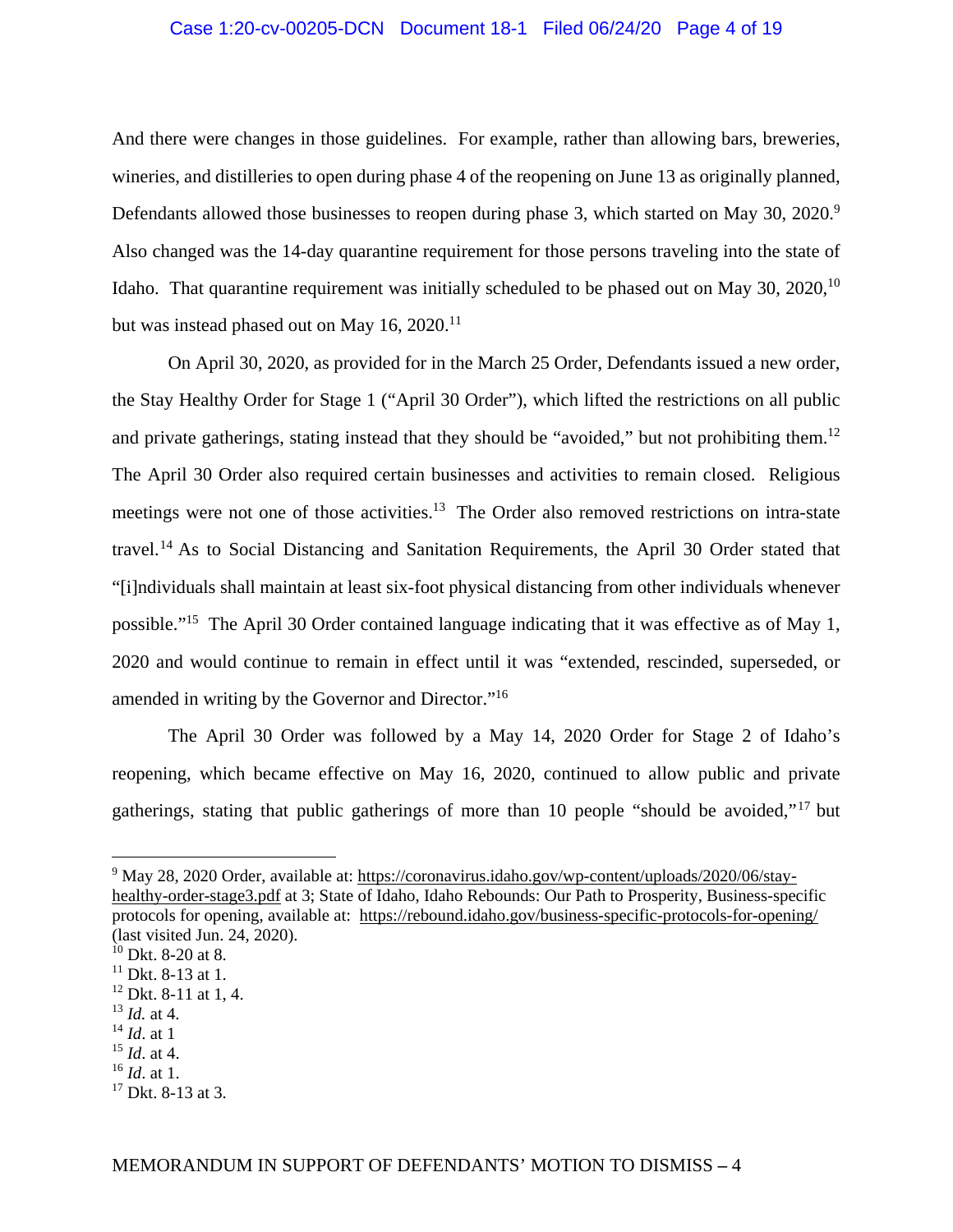## Case 1:20-cv-00205-DCN Document 18-1 Filed 06/24/20 Page 5 of 19

nevertheless permitting them. The May 14 Order directed that certain businesses and activities remain closed. Again, religious meetings were not one of the activities proscribed. Those participating in public gatherings were directed, "whenever possible" to follow the same Social Distancing and Sanitation Requirements found in the April 30 Order.<sup>18</sup> The May 14 Order also "strongly encouraged" certain individuals arriving from outside Idaho to self-quarantine, but did not require it.19

Since the May 14 Order was issued, the State of Idaho has progressed from a Stage 2 opening to Stage 4 opening where all businesses can operate and "gatherings of any size are allowed but should adhere to the physical distancing and sanitation requirements" as provided in the June 11, 2020 Stage 4 Stay Healthy Guidelines ("June 11 Guidelines") issued by Defendants.<sup>20</sup> Religious in-person meetings continue to be allowed. Idahoans can participate in the sacraments of communion and baptism and there are no mandated quarantine requirements for those traveling into Idaho. $21$ 

| <b>Date</b>    | <b>Event</b>                         | Impact on religious services or on the 14-   |
|----------------|--------------------------------------|----------------------------------------------|
|                |                                      | day quarantine for persons entering          |
|                |                                      | Idaho from outside Idaho.                    |
| March 25, 2020 | Order to Self-Isolate issued.        |                                              |
| April 15, 2020 | Amended Order to Self-Isolate        |                                              |
|                | issued.                              |                                              |
| April 23, 2020 | Defendants<br>Idaho's<br>issue       |                                              |
|                | Reopening Guidelines.                |                                              |
| April 30, 2020 | Defendants issue their Stay          | In-person religious services permitted while |
| $(eff.$ May 1, | Healthy Order for phase one.         | maintaining 6-foot physical distancing       |
| 2020)          | (Dkt. $8-11$ .)                      | whenever possible; no restrictions on travel |
|                |                                      | except for 14-day quarantine requirement     |
|                |                                      | for those entering Idaho.                    |
| April 30, 2020 | Plaintiffs<br>first<br>file<br>their |                                              |
|                | complaint. (Dkt. 5.)                 |                                              |

The following table summarizes the dates of the various events referenced above.

 $\overline{a}$ 

<sup>21</sup> *Id*.

<sup>&</sup>lt;sup>18</sup> Dkt. 8-13 at 3.<br><sup>19</sup> Id.

<sup>&</sup>lt;sup>20</sup> Stage 4 Stay Healthy Guidelines (Jun. 11, 2020), available at: https://rebound.idaho.gov/wpcontent/uploads/stage4-stay-healthy-guidelines.pdf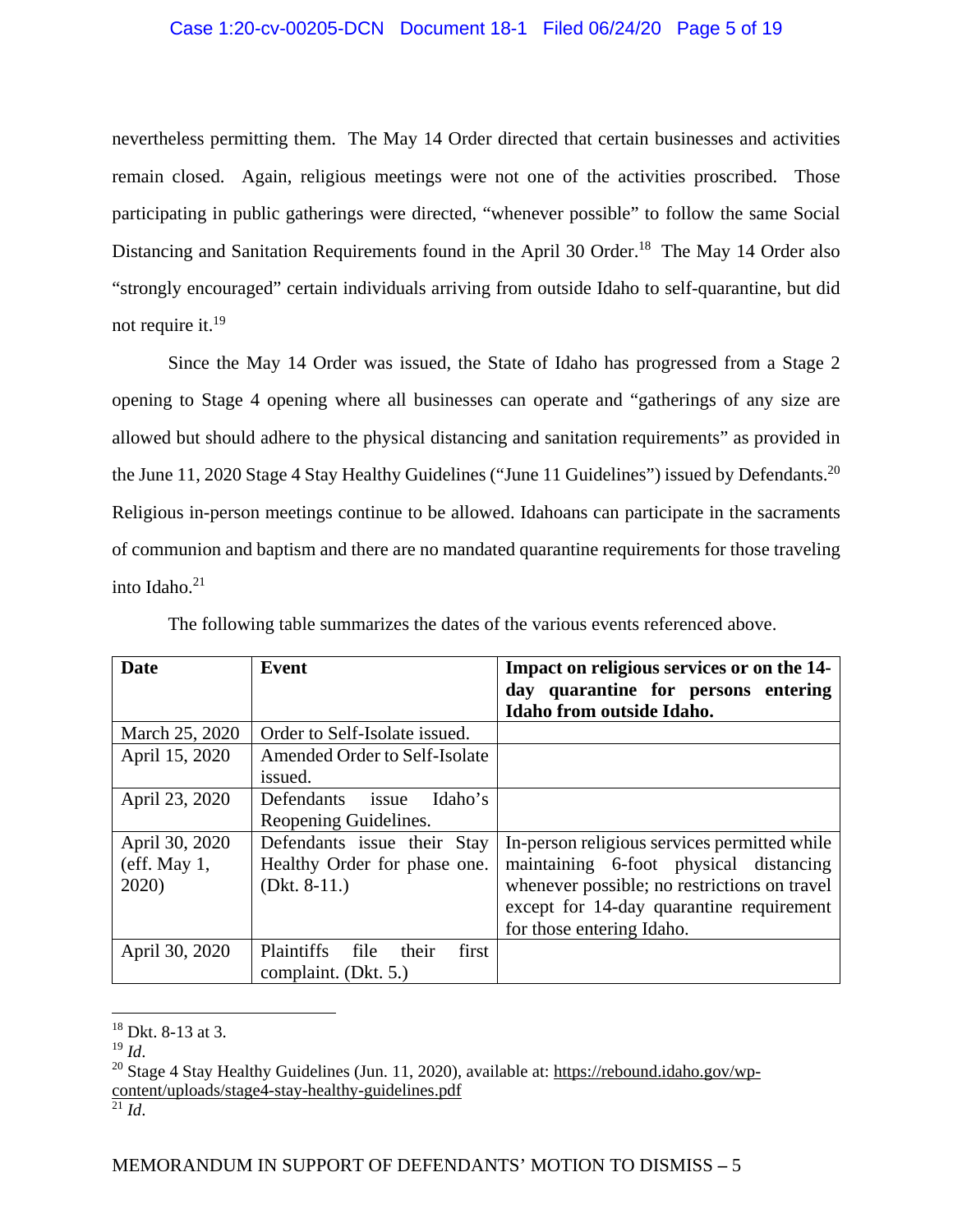| May 14, 2020    | Defendants issue their Stay   | 14-day self-quarantine requirement for    |
|-----------------|-------------------------------|-------------------------------------------|
| $(eff.$ May 16, | Healthy Order for phase two.  | persons entering Idaho from outside Idaho |
| 2020)           | (Dkt. $8-13$ .)               | is lifted.                                |
| May 27, 2020    | Plaintiffs file their Amended |                                           |
|                 | Complaint. (Dkt. 8.)          |                                           |
| May 28, 2020    | Defendants issue their Stay   |                                           |
| $(eff.$ May 30, | Healthy Order for phrase      |                                           |
| 2020)           | three.                        |                                           |
| June 11, 2020   | Defendants issue their Stay   |                                           |
| (eff. June 13,  | Healthy Guidelines for phrase |                                           |
| 2020)           | four.                         |                                           |

# **C. Plaintiffs' Original Complaint and the Amended Complaint Are Based on Alleged Prohibitions That Predate Defendants' April 30 and May 14 Orders.**

The operative complaint is Plaintiffs' Amended Complaint, filed on May 27, 2020. Weeks earlier, on April 30, 2020, Plaintiffs filed their first complaint in this matter, seeking a declaratory judgment, temporary restraining order and preliminary and permanent injunctive relief against Governor Little and Director Jeppesen.<sup>22</sup> All 13 of Plaintiffs' causes of action in the first complaint were premised on their contention that they were prevented by Defendants' March 25 Order from (1) attending in-person religious meetings and (2) participating in the sacraments of communion and baptism. The obvious problem with Plaintiffs' assertions is that they *could do both* under the provisions of the April 30, 2020 order referred to in the opening paragraph of Plaintiffs' complaint and *attached to it*. 23

After filing their first complaint contending a need for immediate injunctive relief, Plaintiffs did virtually nothing to advance their claims. Plaintiffs waited until May 7 before serving their complaint on the Office of the Attorney General but under Federal Rule of Civil Procedure  $4(e)$  that was not effective service on Defendants.<sup>24</sup> Further, Plaintiffs did nothing to obtain the

 $^{22}$  The counts include First Amendment claims, including alleged violations of the Free Exercise Clause, the Establishment Clause, free speech, and the right to assemble; similar claims under the Idaho State Constitution; a Free Exercise of Religion Protected Act claim; procedural and substantive due process claims under the Fifth and Fourteenth Amendments; an Equal Protection claim under the Fourteenth Amendment; and a Religious Land Use and Institutionalized Persons Act claim.

<sup>23</sup> *See* Dkt. 5-1 at 20-26.

<sup>&</sup>lt;sup>24</sup> Plaintiffs have never personally served either of the Defendants with that complaint. *See* Fed. R. Civ. P. 4(e)(1) and (2); Idaho R. Civ. P. 4(d)(1).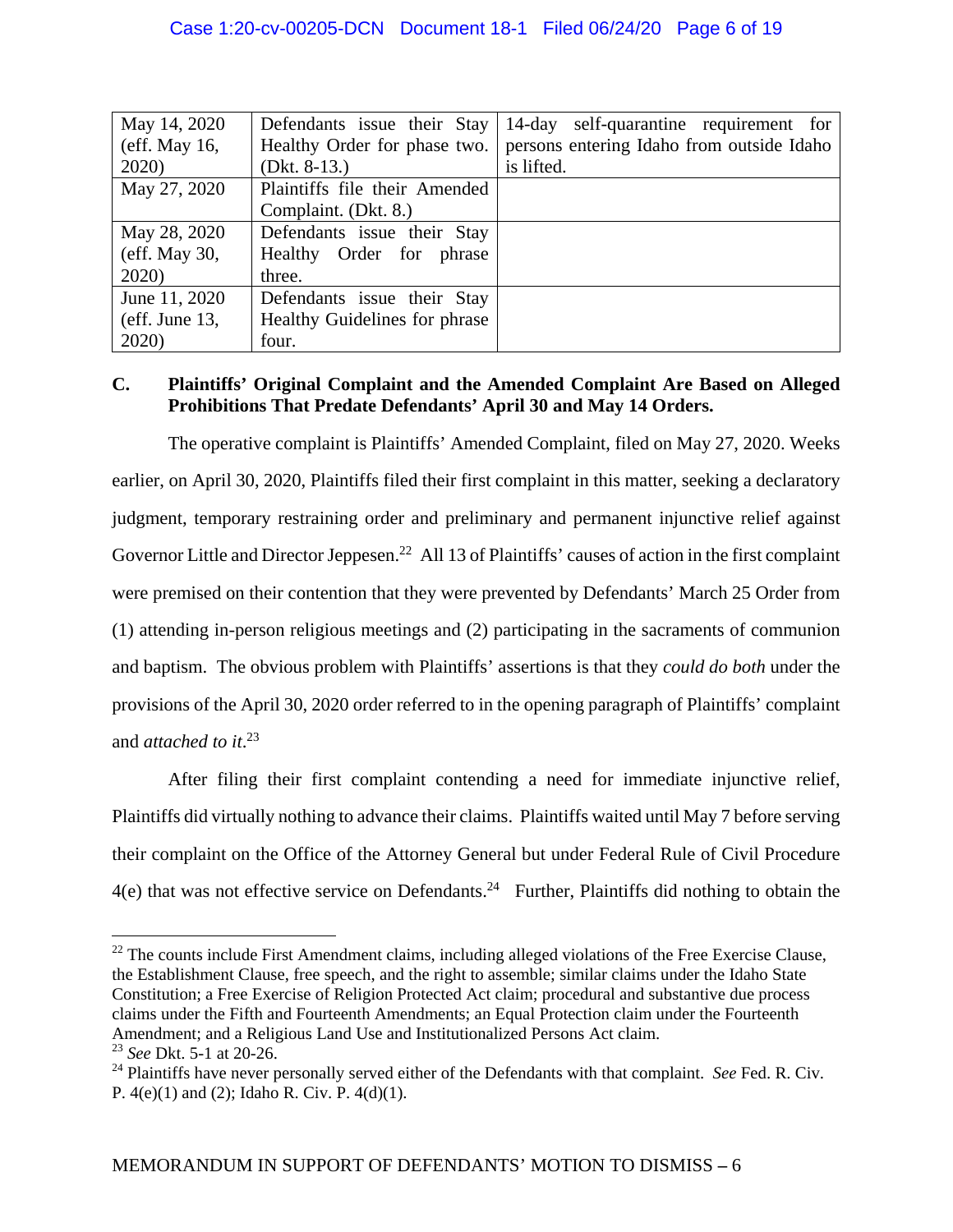## Case 1:20-cv-00205-DCN Document 18-1 Filed 06/24/20 Page 7 of 19

temporary restraining order or preliminary injunctive relief sought in their complaint. While contending that "The Stay-Home Order . . . has caused, is causing, and will continue to cause Plaintiffs immediate and irreparable harm, actual and undue hardship,"25 they never filed a motion for a temporary restraining order or preliminary injunctive relief. Nor did Plaintiffs file a request for a hearing date, or contact Defendants to discuss a hearing date for the Court to consider a motion for a temporary restraining order or a motion for a preliminary injunction. Plaintiffs' inaction is a tacit admission that no controversy exists and their case is moot.

In an apparent attempt to revive the failed complaint, Plaintiffs filed an Amended Complaint on May 27, 2020.<sup>26</sup> They retained all of their original 13 causes of action,<sup>27</sup> contending their rights were violated in the same manner alleged in their first complaint, and added a fourteenth cause of action, asserting that their rights were violated by an order that required persons traveling into the state of Idaho to quarantine for 14 days. This cause of action suffers from the same deficiencies as Plaintiffs' previous 13: *the restrictions they asserted as violating their constitutional rights did not exist when they filed their amended complaint*.

In the May 14, 2020 order that became effective May 16, 2020, Defendants continued to allow in-person religious meetings and removed the requirement that those entering the state quarantine for 14 days.28 Remarkably, although four new Plaintiffs were added to the Amended Complaint,<sup>29</sup> none of the Plaintiffs contend that they had traveled from out-of-state and were prevented from attending religious in-person meetings because of the quarantine requirement,

<sup>&</sup>lt;sup>25</sup> Dkt. 5 ¶ 69.

<sup>&</sup>lt;sup>26</sup> Since Plaintiffs filed their Amended Complaint, they have done nothing to advance their case. They have filed no motions and set no hearings. Plaintiffs did successfully serve their complaint when Defendants accepted service of the Amended Complaint on June 10, 2020, 41 days after Plaintiffs filed their first complaint asserting the need for immediate action.

 $27$  The counts include First Amendment claims, including alleged violations of the Free Exercise Clause, the Establishment Clause, free speech, and the right to assemble; similar claims under the Idaho State Constitution; a Free Exercise of Religion Protected Act claim; procedural and substantive due process claims under the Fifth and Fourteenth Amendments; an Equal Protection claim under the Fourteenth Amendment; and a Religious Land Use and Institutionalized Persons Act claim.

<sup>28</sup> Dkt. 8-13.

<sup>29</sup> *Compare* Dkt. 5 *with* Dkt. 8.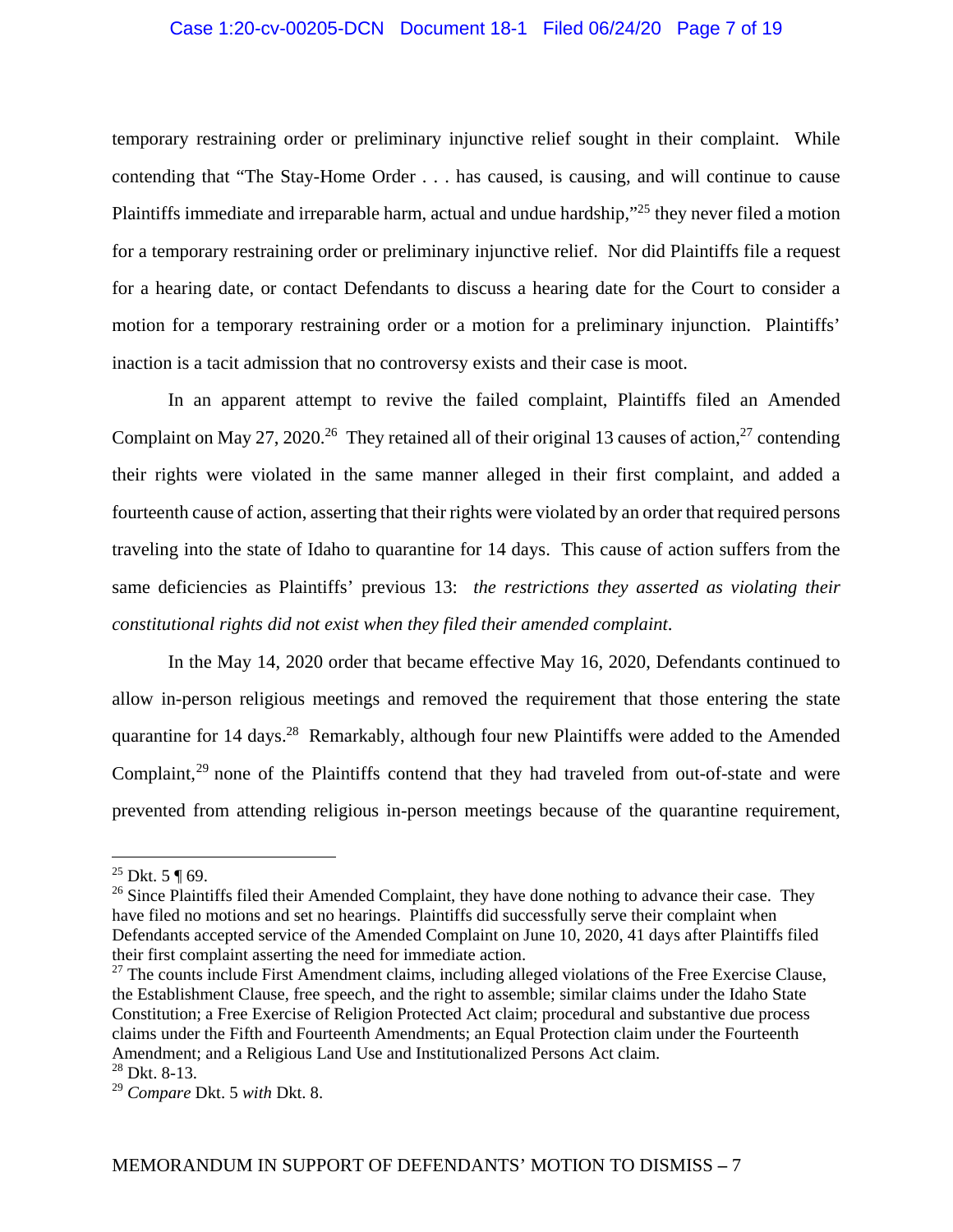### Case 1:20-cv-00205-DCN Document 18-1 Filed 06/24/20 Page 8 of 19

which was not in effect when the Amended Complaint was filed.<sup>30</sup> Plaintiffs' newest cause of action, then, is one that never could have been successfully asserted because at no time did any of the Plaintiffs suffer an injury from the expired 14-day quarantine requirement.<sup>31</sup>

Put simply, on the date Plaintiffs filed their Amended Complaint, in-person religious meetings and participation in the sacraments of communion and baptism were allowed, $32$  interstate travel to religious meetings was allowed, and there is no order prohibiting such activity in effect  $now<sup>33</sup>$ 

 In their Amended Complaint, Plaintiffs assert that because there is a *possibility* that Defendants could theoretically enter an order that would prevent them from attending "in-person church services at any such place of worship" or "prohibit interstate, or intrastate, travel for religious purposes<sup>"34</sup> this Court should issue a temporary restraining order and a permanent injunction prohibiting Defendants from ever entering an order *in the future* that prohibits those activities. For the reasons discussed below, this Court should reject Plaintiffs' request and dismiss their Amended Complaint. These allegations are entirely speculative and contrary to the trend of reopening that has been ongoing in Idaho since before Plaintiff's filed this action.<sup>35</sup>

### **II. STANDARD**

"Article III of the Constitution confines the judicial power of federal courts to deciding actual 'Cases' or 'Controversies.'" *Hollingsworth v. Perry*, 570 U.S. 693, 704 (2013). "Article

<sup>30</sup> *See* Dkts. 8-4, 8-8, 8-9, 8-10, 8-15, 8-16, 8-17, 8-18, and 8-19.

 $31$  Plaintiff Gulotta contends that he risked criminal sanctions if he allowed "someone engaged in interstate travel to attend his church in Idaho," but the language of Defendants' orders does not support that assertion. Dkt. 8 ¶ 19.

<sup>&</sup>lt;sup>32</sup> Apparently, to explain to this Court and to Defendants why they filed their first complaint even though there had been an order issued allowing Idahoans to attend in-person religious meetings, Plaintiffs stated in their Amended Complaint that "[t]he Stay-Healthy Order 1 was not available to Plaintiffs or their Counsel at the time the original complaint was filed." Dkt. 8 ¶ 33. However, in fact, Plaintiffs *did have* the Stay Healthy Order available when they filed their first complaint. They attached it to that complaint as Exhibit A (Dkt. 10-1), pages 20-26.

<sup>&</sup>lt;sup>33</sup> The current order, issued June 11, 2020, entitled "Stay Health Guidelines," is subject to judicial notice, as a matter of public record. Fed. R. Evid. 201. It is available at: https://rebound.idaho.gov/wpcontent/uploads/stage4-stay-healthy-guidelines.pdf.

 $34$  Dkt. 8 at 39.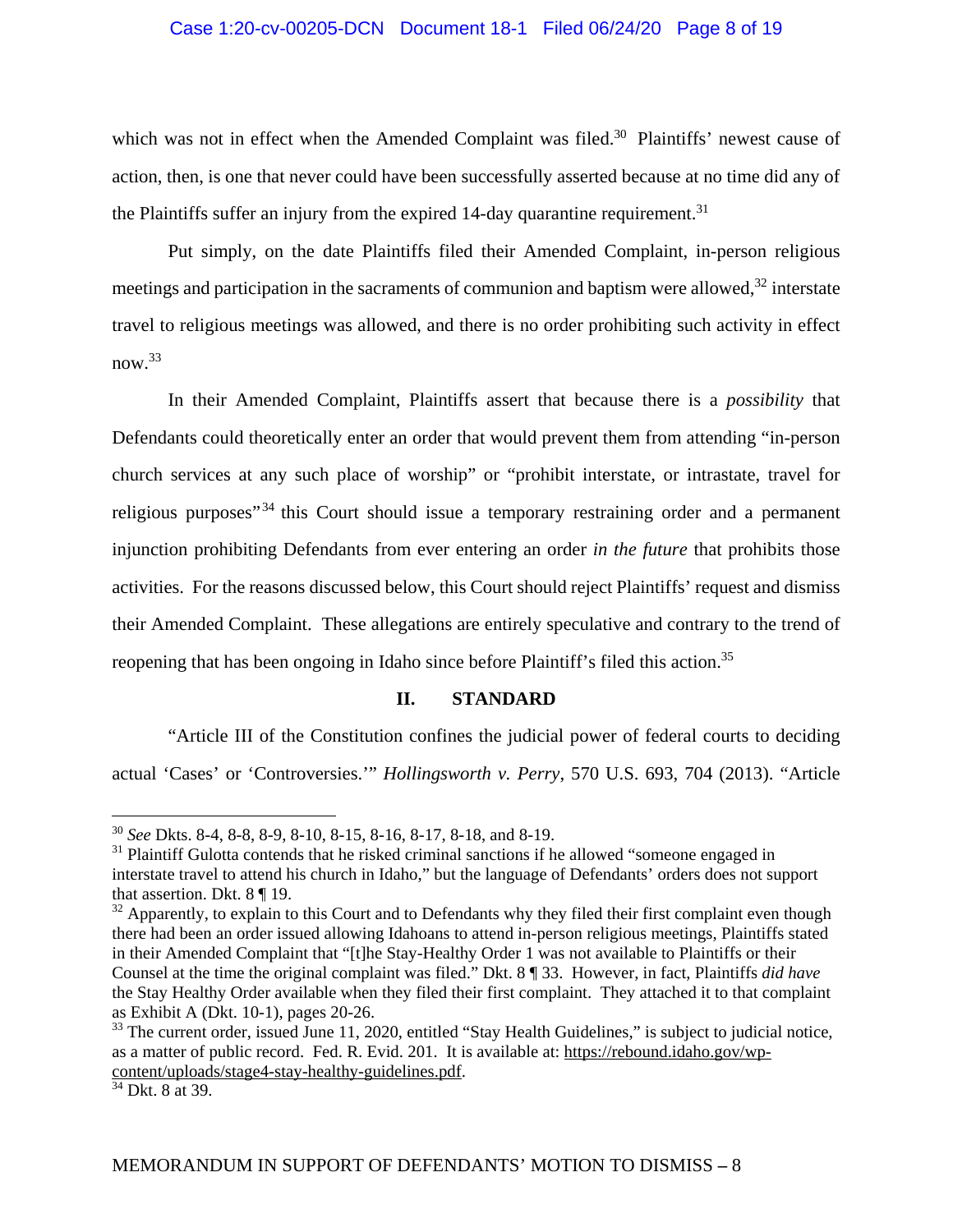### Case 1:20-cv-00205-DCN Document 18-1 Filed 06/24/20 Page 9 of 19

III's 'case-or-controversy' requirement precludes federal courts from deciding 'questions that cannot affect the rights of litigants in the case before them.'" *Protectmarriage.com-Yes on 8 v. Bowen*, 752 F.3d 827, 834 (9th Cir. 2014) (quoting *DeFunis v. Odegaard*, 416 U.S. 312, 316 (1974)). Justiciability requires that plaintiffs have standing, *Lujan v. Defenders of Wildlife*, 504 U.S. 555, 560 (1992), and that the claims are not moot, *Alvarez v. Smith*, 558 U.S. 87, 92 (2009).

A motion to dismiss based on non-justiciability is brought under Federal Rule Civil Procedure 12(b)(1). *See Maya v. Centex Corp.*, 658 F.3d 1060, 1067 (9th Cir. 2011); *Valentin v. Hosp. Bella Vista*, 254 F.3d 358, 363 (1st Cir. 2001); *Stavrianoudakis v. U.S. Dep't of Fish & Wildlife*, No. 1:18-CV-01505-LJO-BAM, 2020 WL 406767, at \*4 n.9 (E.D. Cal. Jan. 24, 2020); *Democracy Rising PA v. Celluci*, 603 F. Supp. 2d 780, 788 (M.D. Pa. 2009). "A Rule 12(b)(1) jurisdictional attack may be facial or factual. . . . In a facial attack, the challenger asserts that the allegations contained in a complaint are insufficient on their face to invoke federal jurisdiction." *Safe Air for Everyone v. Meyer*, 373 F.3d 1035, 1039 (9th Cir. 2004). In resolving a facial attack, the Court must accept the factual allegations of the complaint as true and draw all reasonable inferences in Plaintiffs' favor. *Doe v. Holy See*, 557 F.3d 1066, 1073 (9th Cir.2009).

For a complaint to withstand a motion to dismiss under Rule 12(b)(6), it "must contain sufficient factual matter, accepted as true, to 'state a claim to relief that is plausible on its face.'" *Ashcroft v. Iqbal*, 556 U.S. 662, 678 (2009) (quoting *Bell Atl. Corp. v. Twombly*, 550 U.S. 544, 570 (2007)). The complaint must contain "a short and plain statement of the claim showing that the pleader is entitled to relief." Fed. R. Civ. P.  $8(a)(2)$ . If the complaint has no cognizable legal theory, lacks sufficient facts alleged to support a cognizable legal theory, or lacks sufficient facts alleged to state a facially plausible claim to relief, then the complaint may be dismissed under Rule 12(b)(6). *Shroyer v. New Cingular Wireless Servs., Inc.*, 622 F.3d 1035, 1041 (9th Cir. 2010) (citations omitted).

#### **III. ARGUMENT**

The Amended Complaint is moot and fails to establish standing or subject-matter jurisdiction. Plaintiffs' claims are not justiciable. Plaintiffs seek to enjoin enforcement of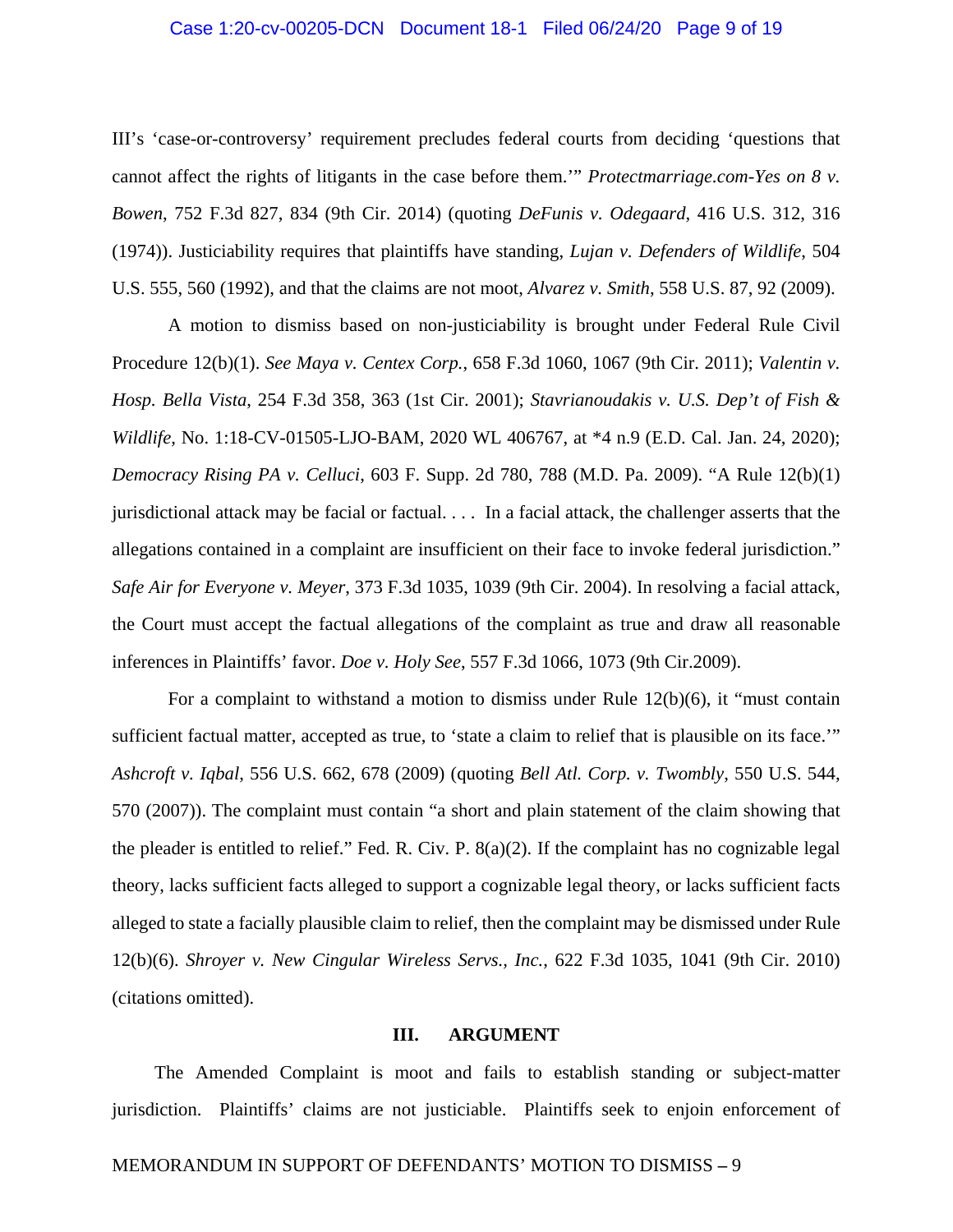rescinded Orders and to enjoin Defendants from prohibiting in-person religious services, participation in sacraments, and travel for religious purposes. However, no such prohibitions exist or have ever existed since Plaintiffs filed their complaint. Moreover, Defendants' prior orders to protect the public health and safety during a once-in-a-century pandemic are constitutionally sound.

# **A. Plaintiffs Lack Standing.**

Plaintiffs lack standing because a favorable decision will not provide them any relief

from their alleged injury.

To satisfy the "irreducible constitutional minimum" for standing, a plaintiff must establish "three elements": (1) injury in fact (2) that is fairly traceable to the challenged conduct of the defendant and (3) that is likely to be redressed by a favorable decision. . . . "A plaintiff must demonstrate standing for each claim he or she seeks to press and for each form of relief sought."

*Skyline Wesleyan Church v. Cal. Dep't of Managed Health Care*, No. 18-55451, 2020 WL

2464926, at \*6 (9th Cir. May 13, 2020) (quoting *Lujan v. Defs. of Wildlife*, 504 U.S. 555, 560-61

(1992); *Wash. Envtl. Council v. Bellon*, 732 F.3d 1131, 1139 (9th Cir. 2013)). Elaborating on this

standard, the Supreme Court has explained:

First, the plaintiff must have suffered an injury in fact—an invasion of a legally protected interest which is (a) concrete and particularized and (b) actual or imminent, not conjectural or hypothetical. Second, there must be a causal connection between the injury and the conduct complained of—the injury has to be fairly traceable to the challenged action of the defendant, and not the result of the independent action of some third party not before the court. Third, it must be likely, as opposed to merely speculative, that the injury will be redressed by a favorable decision.

*Lujan*, 504 U.S. at 560-61 (internal quotation marks, alterations, and citations omitted).

In their Amended Complaint, Plaintiffs assert that their free exercise rights were violated in the past by the provisions in the March 25 and April 30 Orders. However, those orders were no longer in effect when Plaintiffs filed their Amended Complaint. On May 1, 2020, Idahoans were no longer prohibited from attending in-person church services and travel to those services was allowed. They could participate in sacraments. The May 14 Order eliminated the 14-day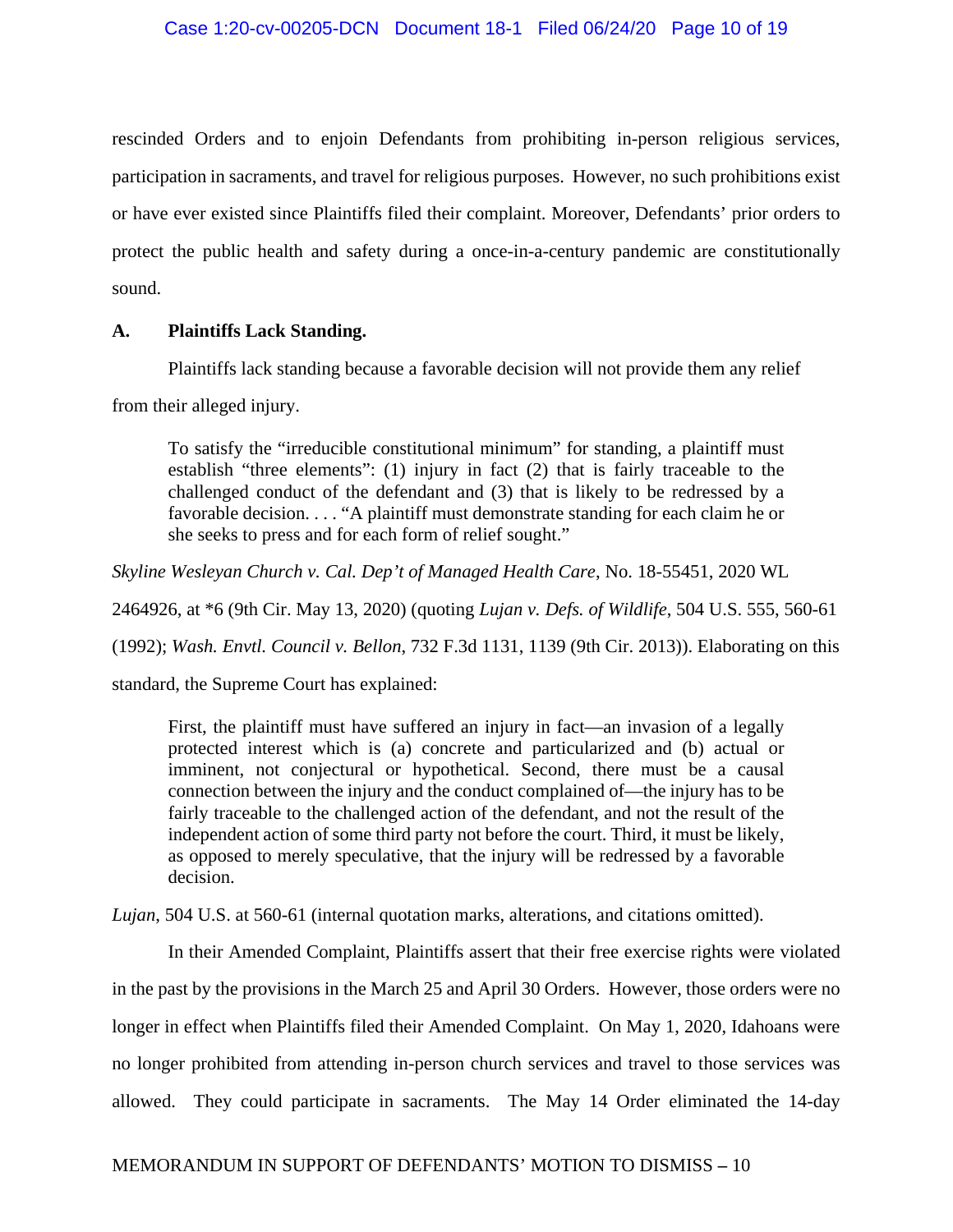## Case 1:20-cv-00205-DCN Document 18-1 Filed 06/24/20 Page 11 of 19

quarantine requirement for those traveling into the state of Idaho. Plaintiffs also fail to allege any injury-in-fact with respect to the 14-day quarantine, as none of them alleged they had been injured by it. $36$ 

An injunction barring enforcement of the March 25 and April 30 Orders would not redress any alleged injury because the challenged March 25 and April 30 Orders were rescinded before Plaintiffs even filed their complaint, and the current June 11 Guidelines contain no prohibition on in-person attendance at religious services or on travel, and no requirement that those traveling into the State must quarantine. *Cf. Renee v. Geary*, 501 U.S. 312, 320-21 ("Respondents have failed to demonstrate a live dispute involving the actual or threatened application of § 6(b) to bar particular speech. Respondents' generalized claim that petitioners have deleted party endorsements from candidate statements in past elections does not demonstrate a live controversy."). Finally, a declaration that defunct orders unlawfully burdened Plaintiffs' rights<sup>37</sup> would likewise provide no relief and is not relief that this Court has jurisdiction to award in any case.<sup>38</sup> Plaintiffs' Amended Complaint fails to allege redressability for purposes of Article III standing, and should be dismissed.

### **B. Plaintiffs' Claims Are Moot.**

 $\overline{a}$ 

This case is moot for reasons similar to those establishing Plaintiffs lack standing: the challenged orders were rescinded before the complaint was ever filed, leaving Plaintiffs with no tangible interest in the outcome of the case.

<sup>36</sup> *See* Dkts. 8-4, 8-8, 8-9, 8-10, 8-15, 8-16, 8-17, 8-18, and 8-19.

<sup>37</sup> Plaintiffs seek such an order in paragraph C of their Prayer For Relief. *See* Dkt. 8 at 39 ¶ C.

<sup>&</sup>lt;sup>38</sup> Sovereign immunity precludes a federal-court suit against a state official in his official capacity unless the claim fits within the *Ex parte Young,* 209 U.S. 123 (1908), exception. A state's Eleventh Amendment sovereign immunity extends to state employees acting in their official capacity because a suit against them is regarded as a suit against the state itself. *Will v. Mich. Dep't of State Police*, 491 U.S. 58, 71 (1989). The *Ex parte Young* exception to sovereign immunity allows official-capacity suits against state employees only for "prospective injunctive relief to prevent a continuing violation of federal law." *Green v. Mansour*, 474 U.S. 64, 68 (1985). The exception does not permit courts to grant declaratory or injunctive relief relating "solely to past violations of federal law." *Id.* at 67.

To the extent Plaintiffs' Prayer For Relief seeks relief relating to past violations of federal law, it should be denied because such relief cannot be entered against these Defendants under the principles of *Ex Parte Young*. This basis for denying Plaintiffs' requested relief is in addition to those discussed in Defendants' standing and mootness arguments.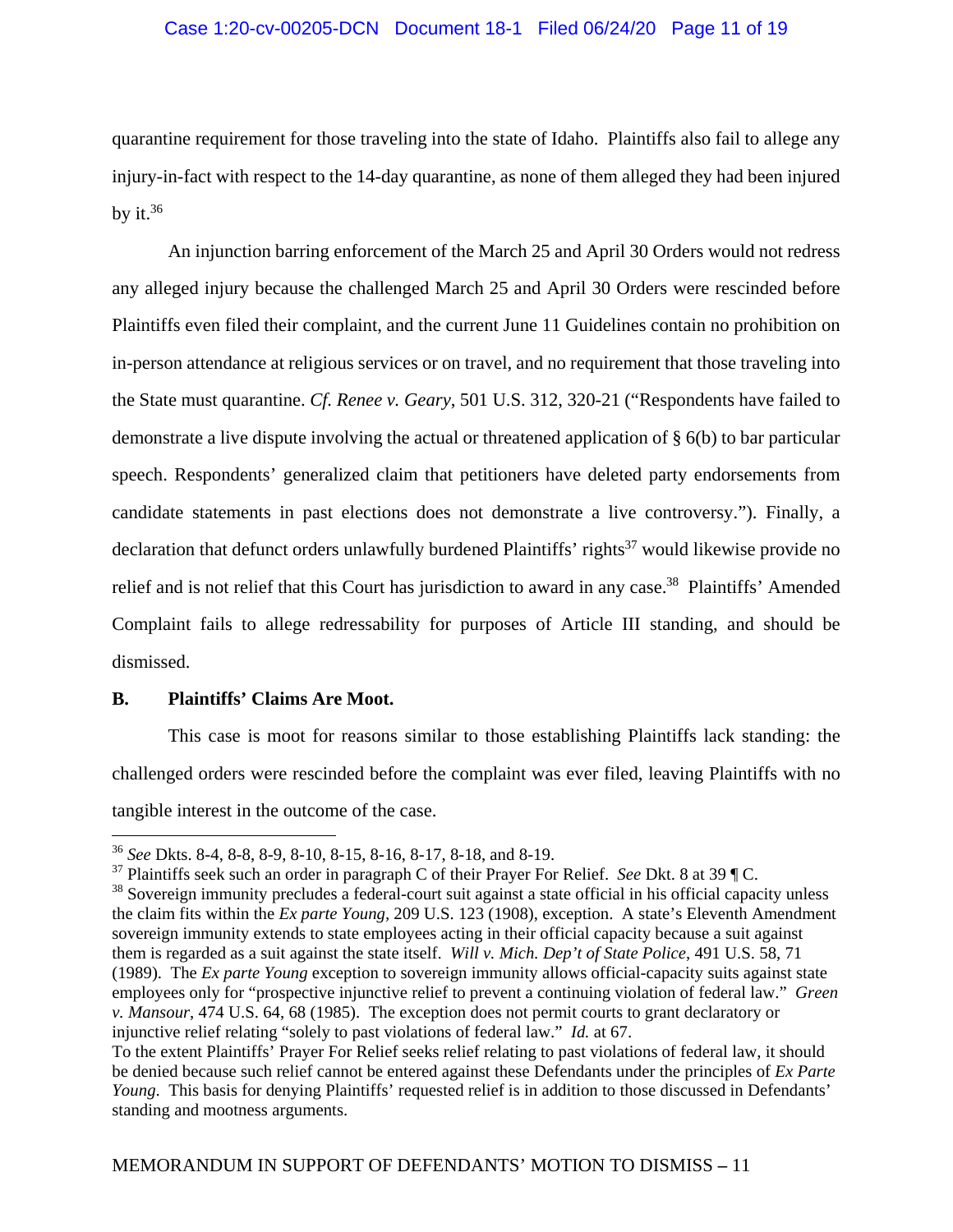## Case 1:20-cv-00205-DCN Document 18-1 Filed 06/24/20 Page 12 of 19

For a claim to be justiciable, an actual controversy must exist at all stages of the litigation, not merely at the time the complaint is filed. *Alvarez v. Smith*, 558 U.S. 87, 92 (2009). A case becomes moot when the issues presented are no longer "live" or the parties lack a legally cognizable interest in the outcome. *Murphy v. Hunt*, 455 U.S. 478, 481 (1982). "The basic question in determining mootness is whether there is a present controversy as to which effective relief can be granted." *Nw. Envtl. Def. Ctr. v. Gordon*, 849 F.2d 1241, 1244 (9th Cir. 1988).

In this case, no controversy existed at the time the Amended Complaint was filed because the orders Plaintiffs contend violated their free exercise rights had been rescinded well before they filed their Amended Complaint. The March 25 Order had been rescinded 26 days before Plaintiffs filed their Amended Complaint. 39 The April 30 Order had been rescinded 11 days before Plaintiffs had filed their Amended Complaint. And Plaintiffs still today can engage in the activities they have alleged are a necessary part of their religious practice. In fact, no controversy existed when Plaintiffs filed their first complaint on April 30, 2020.

In reality, Plaintiffs and the public were well-informed by April 23—a week before Plaintiff's original complaint was filed—that Defendants were planning to rescind the March 25 and April 30 Orders and replace them with subsequent orders that did not contain any of the prohibitions that Plaintiffs' claims are based upon.<sup>40</sup>

In *Spell v. Edward*s, No. 20-30358, 2020 WL 3287239 (5th Cir. Jun. 18, 2020), the Fifth Circuit considered a very similar challenge by a pastor to the Louisiana Governor's stay-at-home order which prohibited gatherings of more than ten people and expired during the litigation. The court concluded the plaintiff's case was moot:

A Louisiana church and its pastor ask us [to] enjoin stay-at-home orders restricting in-person church services to ten congregants. But there is nothing for us to enjoin. The challenged order expired more than a month ago.

 $39$  Defendants do not agree that the March 25 Order prohibited Plaintiff's religious activities as they allege.

<sup>40</sup> *Gov. Little announces 4-stage plan to reopen Idaho*, KIFI/KIDK (Apr. 23 2020 9:57 AM), https://localnews8.com/health/coronavirus/2020/04/23/gov-little-to-hold-press-conference-regardingeconomic-recovery-in-idaho/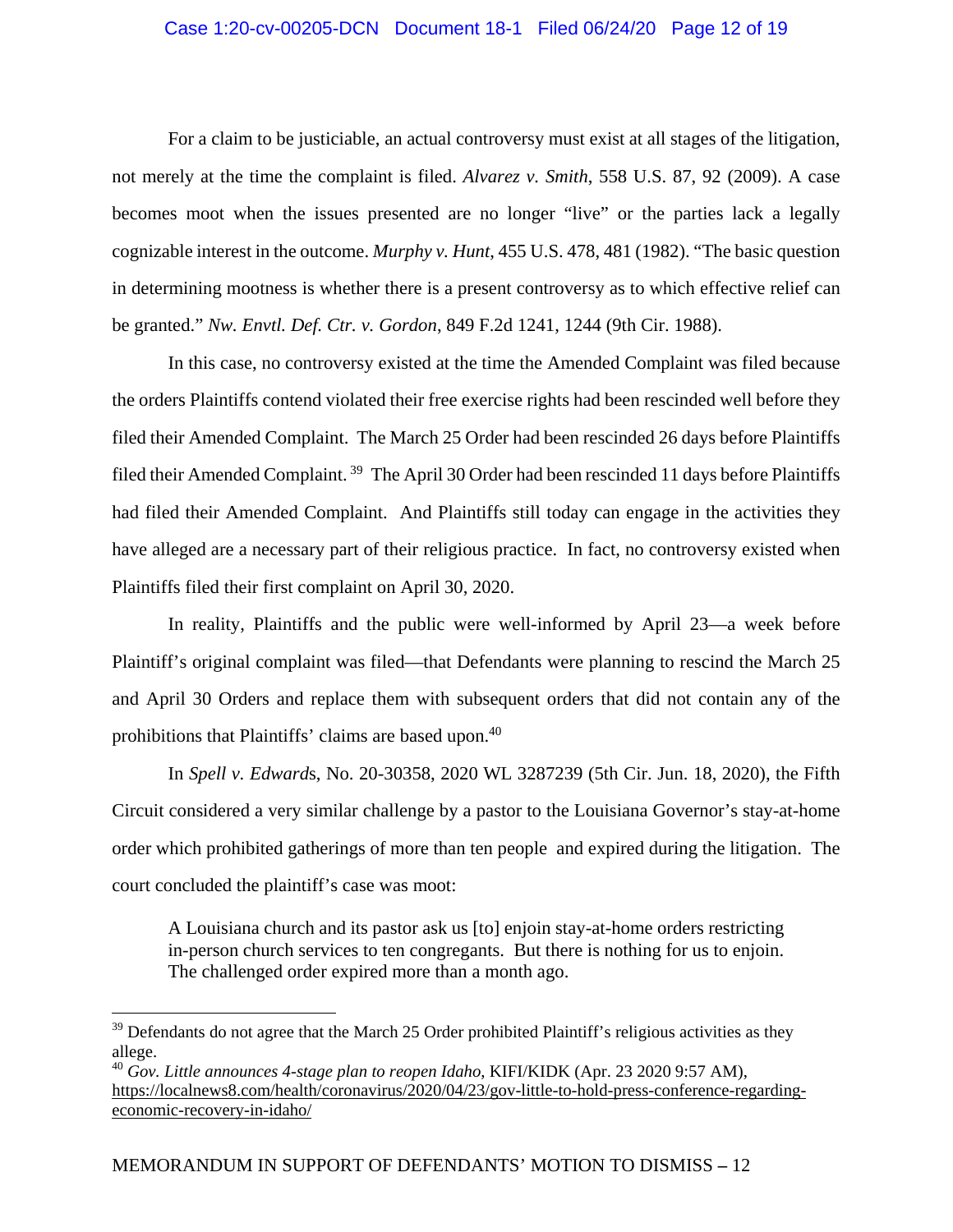*Spell*, 2020 WL 3287239, at \*1.

In this case, there were no orders in place when Plaintiffs filed their Amended Complaint that prohibited Plaintiffs from engaging in the religious activities they declare are a necessary part of their religious worship. No actual controversy exists now, and no actual controversy existed when the Amended Complaint was filed. No effective relief can be granted. This case is moot and should be dismissed.

# **C. The Exception To The Mootness Doctrine Plaintiffs Propose Is Not Warranted Here.**

The Court in *Spell* also addressed an issue raised by Plaintiffs in their complaint: whether this Court should still enter an injunction because it is possible that at some time in the future Defendants could issue those orders again. *See* Dkt. 8 ¶ 9-10, 48-60, 100-125; *see also Spell*, 2020 WL 3287239, at \*3-4. As discussed below, Defendants' actions when issuing these orders were constitutionally sound. And even if they were not, this Court should not enjoin Defendants from entering orders that might sometime in the future in some undefined way restrict in-person religious meetings or travel.

 Plaintiffs are asking this Court to issue prospective injunctive relief without having a concrete set of facts on which to issue such an injunction. There is no case or controversy on which this Court can act and so injunctive relief is inappropriate.

 There is an exception to the mootness doctrine which allows a court to issue an injunction restraining conduct at issue if the conduct is temporary in nature and capable of repetition. *Hamamoto v. Ige*, 881 F.3d 719, 721 (9th Cir. 2018). The court in *Spell* considered such a request from plaintiffs and rejected it:

Even if the first requirement (duration) is satisfied for the stay-at-home orders, the plaintiffs fail to establish that the Governor might reimpose another gathering restriction on places of worship. The trend in Louisiana has been to reopen the state, not to close it down. To be sure, no one knows what the future of COVID-19 holds. But it is speculative, at best, that the Governor might reimpose the ten-person restriction or a similar one. *Lopez v. City of Houston*, 617 F.3d 336, 340 (5th Cir. 2010) (requiring more than "merely a theoretical possibility" that the allegedly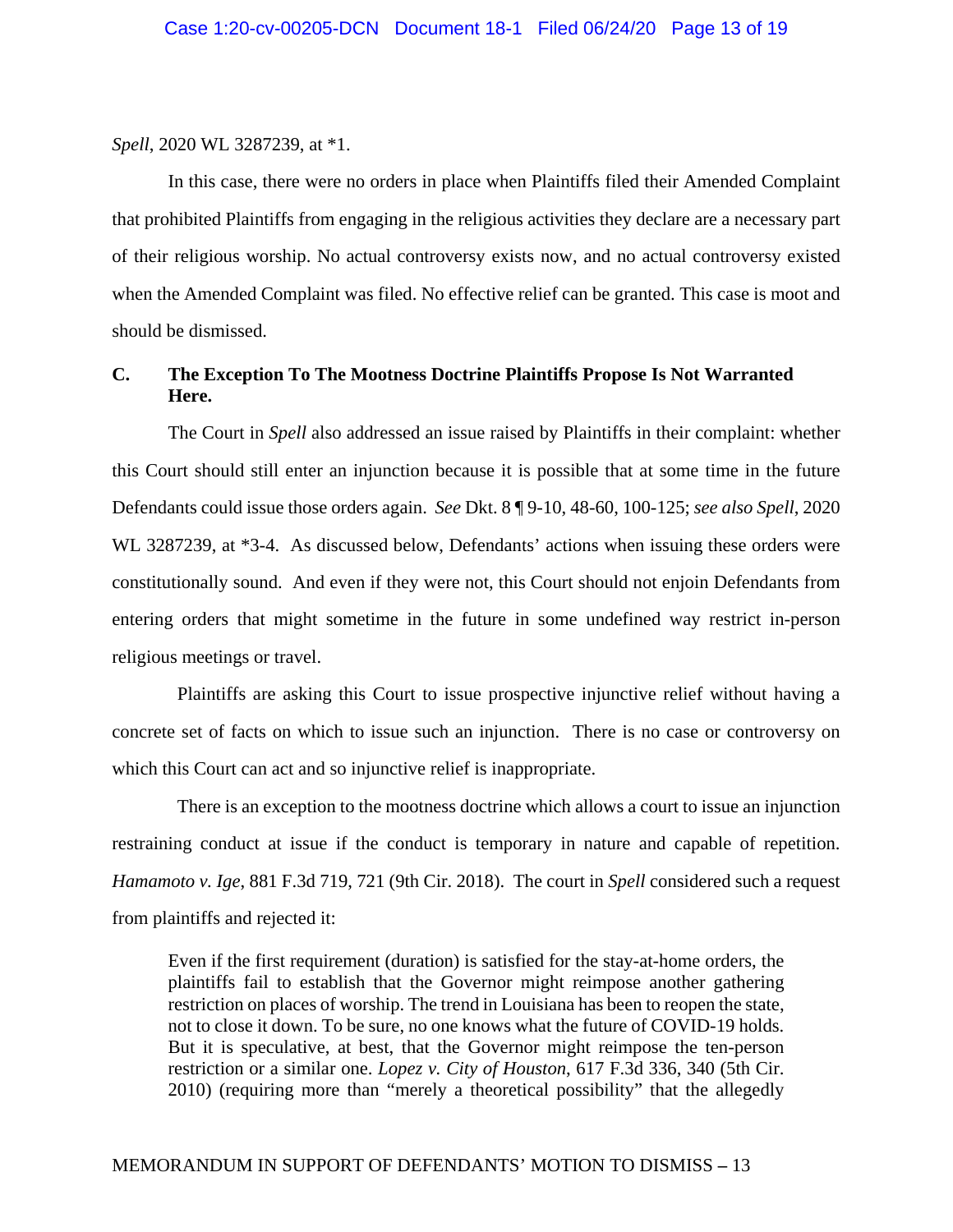## Case 1:20-cv-00205-DCN Document 18-1 Filed 06/24/20 Page 14 of 19

wrongful conduct would reoccur (quotation omitted)); *see also Cameron*, 2020 WL 2573463, at \*2 (concluding that the exception did not apply to a mooted claim challenging expired COVID-19 restrictions in part because "it seem[ed] unlikely that [they] w[ould] be reissued").

*Spell*, 2020 WL 3287239, at \*3.

The same is the case here—the trend in Idaho has been to reopen the state. Plaintiffs can only speculate as to whether there will be additional orders, whether the orders will impose restrictions, and the substance of any additional orders that might be entered by Defendants to address the COVID-19 pandemic. We do not know if any future orders will be issued or what they might contain. And under these circumstances, Plaintiffs cannot demonstrate with any reasonable certainty that Defendants will issue orders containing prohibitions to which they object.

Further, the United States Supreme Court has stated that the exception to the mootness doctrine is not applicable when a plaintiff had no standing to assert his claims in the first instance because such exception does not exist with respect to a plaintiff's standing. *Friends of the Earth, Inc. v. Laidlaw Envtl. Servs. (TOC), Inc.*, 528 U.S. 167,191 (2000). Indeed, "if a plaintiff lacks standing at the time the action commences, the fact that the dispute is capable of repetition yet evading review will not entitle the complainant to a federal judicial forum." *Id.* (citing *Steel Co. v. Citizens for a Better Env't*, 523 U.S. 83, 109 (1998)).

Here, where Plaintiffs clearly lacked standing because there was no live case or controversy, this Court then lacks the jurisdiction to issue an advisory opinion concerning past orders, or concerning yet-to-be-known requirements or restrictions of orders that may or may not be issued, and that may have no or different impacts on Plaintiffs.

# **D. Defendants' Orders Restricting Gatherings and Requiring Quarantining were Constitutionally Sound.**

The March 25 Order had been superseded when this case was filed, and therefore has not impacted Plaintiffs' rights since the initiation of this lawsuit; nevertheless, that expired order was constitutionally sound. The State acknowledges that Plaintiffs have a right under the Free Exercise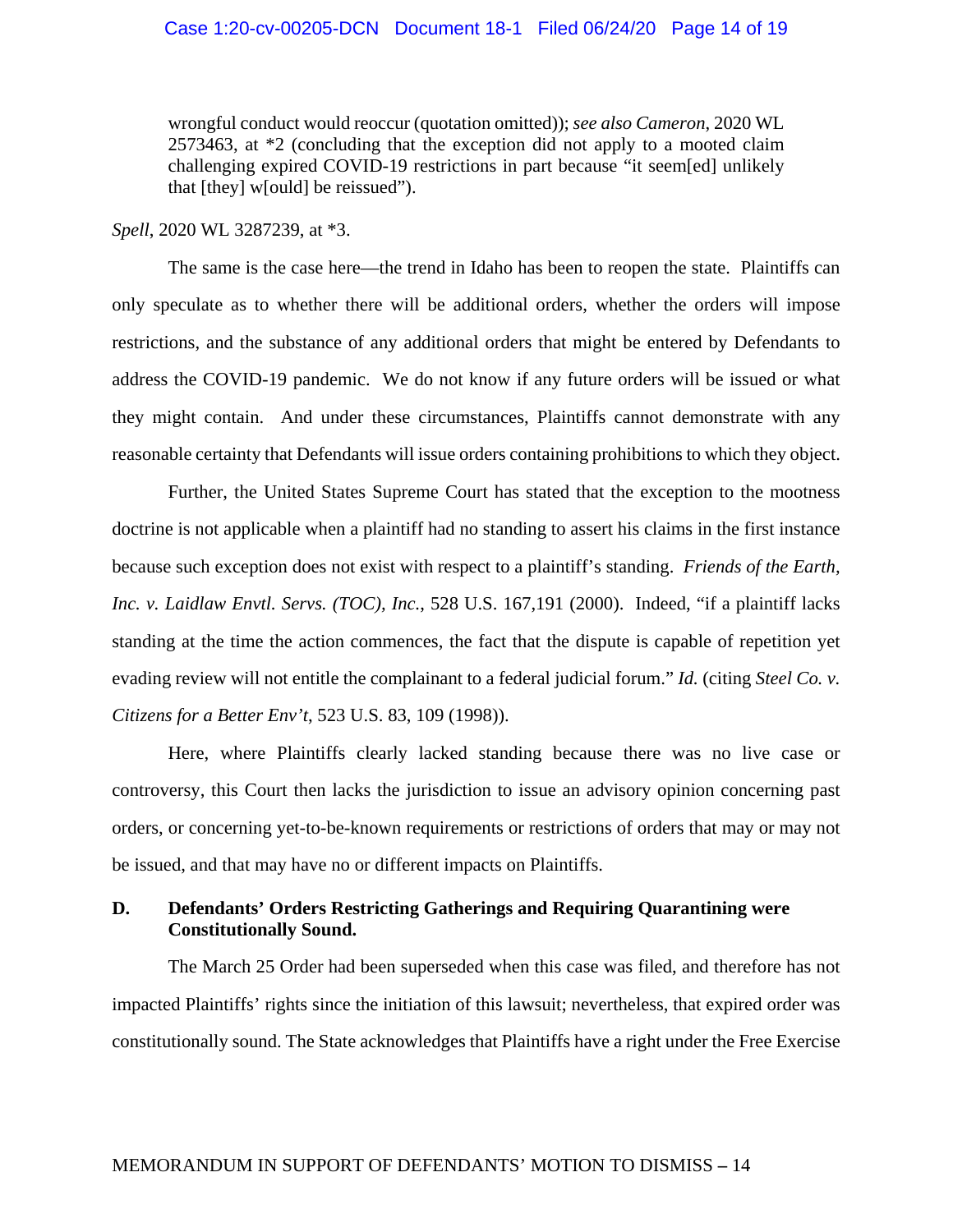#### Case 1:20-cv-00205-DCN Document 18-1 Filed 06/24/20 Page 15 of 19

Clause to worship and engage in religious practices. However, as the Supreme Court has explained, that right—like every constitutional right—is not absolute in every circumstance.

The Supreme Court has held that a law may burden religious exercise, without needing to meet strict scrutiny, if that law is neutral toward religion and generally applicable. *Church of the Lukumi Babalu Aye, Inc. v. City of Hialeah*, 508 U.S. 520, 531 (1993) (citing *Emp't Div., Dep't of Human Res. of Or. v. Smith*, 494 U.S. 872, 879 (1990)).

The Seventh Circuit Court of Appeals applied this rule in deciding a challenge to the Illinois Governor's order responding to the COVID-19 pandemic in *Elim Romanian Pentecostal Church v. Pritzker*, No. 20-1811, 2020 WL 3249062 (7th Cir. Jun. 16, 2020). While labeling religious services "essential," the order did not spare religious gatherings from a 10-person limit applicable to all gatherings. *Id.*, 2020 WL 3249062, at \*2. The Seventh Circuit explained that, under *Smith*, "the Free Exercise Clause does not require a state to accommodate religious functions or exempt them from generally applicable laws." *Id.*, 2020 WL 3249062, at \*4. Rejecting the argument that the order is discriminatory because certain companies can continue to operate—like grocery stores—while churches are limited in their ability to gather, *id.*, 2020 WL 3249062, at \*4- 5, the Seventh Circuit observed that the Illinois order "did not set out to disadvantage religious services compared with secular events. Nor does the order discriminate among faiths," *id.*, 2020 WL 3249062, at  $*4$ . Ultimately, the Seventh Circuit held that the order did not violate the First Amendment under *Smith*. *Id.*, 2020 WL 3249062, at \*6.

In addition to this general limitation on the right to Free Exercise under *Smith*, the Supreme Court has also explained that the exercise of "all rights" are subject to "reasonable conditions" that the government deems "essential to the safety, health, peace, good order, and morals of the community." *Jacobson v. Massachusetts*, 197 U.S. 11, 26 (1905). This limitation provides the government the power to protect the public health so long as the regulation has a real or substantial relation to public health, and is not "beyond all question, a plain, palpable invasion of rights secured by the fundamental law." *Id.* at 31.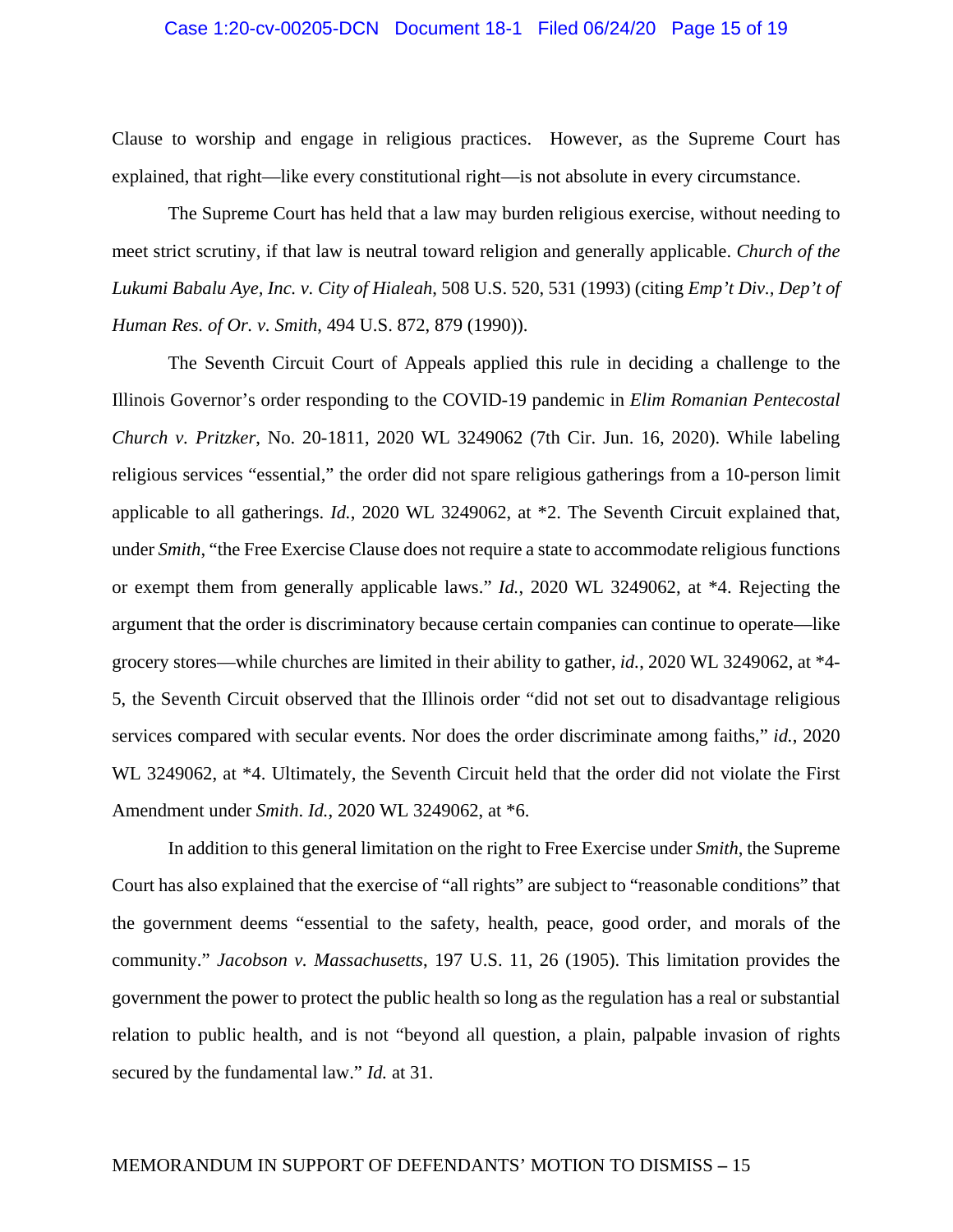## Case 1:20-cv-00205-DCN Document 18-1 Filed 06/24/20 Page 16 of 19

Relying on *Jacobson*, the Fifth Circuit Court of Appeals determined that a burden imposed by Texas Governor Abbott on obtaining an abortion was constitutional in light of the COVID-19 pandemic. *In re Abbott*, 954 F.3d 772 (5th Cir. 2020). In reaching this conclusion, the court concluded that the Governor's order temporarily requiring postponement of all non-medically necessary procedures—including elective abortions—had a real or substantial relation to the objective of protecting public health<sup>41</sup>, and was not "beyond question, in palpable conflict with the Constitution." *Id.* at 791.

The March 25 Order was likewise constitutional. First, it was a neutral law of general applicability, as it treated religious gatherings the same as all other "public and private gatherings and multi-person activities," including "community, civic, public, leisure, faith-based, or sporting events; parades; concerts; festivals; conventions; fundraisers; and similar activities." Dkt. 10-1 ¶ 6; *see S. Bay United Pentecostal Church v Newsom*, 140 S. Ct. 1613 (2020) (Roberts, C.J., concurring in denial of cert.) ("Similar or more severe restrictions apply to comparable secular gatherings, including lectures, concerts, movie showings, spectator sports, and theatrical performances, where large groups of people gather in close proximity for extended periods of time.").

Second, the March 25 Order had a real and substantial relation to public health. It is common knowledge that COVID-19 spreads through a population through contact, and that experts recommend reducing contact to slow the spread. *See Elim*, 2020 WL 3249062, at \*1. The veracity of these principles has borne out across the globe, including here in Idaho. COVID-19 spread is widely reported, and these reports show that spread has increased in Idaho as gatherings have been phased in—including a large spike related to a religious gathering in Idaho Falls.<sup>42</sup> The March 25 Order restricted gatherings with the intent of slowing the spread of COVID-19. Dkt. 10-

<sup>41</sup> *Id.* at 787.

<sup>42</sup> Eric Grossarth, *Idaho Falls church revival leads to 30 confirmed or probable cases of coronavirus*, IDAHO STATESMAN (Jun. 4, 2020),

https://www.idahostatesman.com/news/coronavirus/article243274446.html.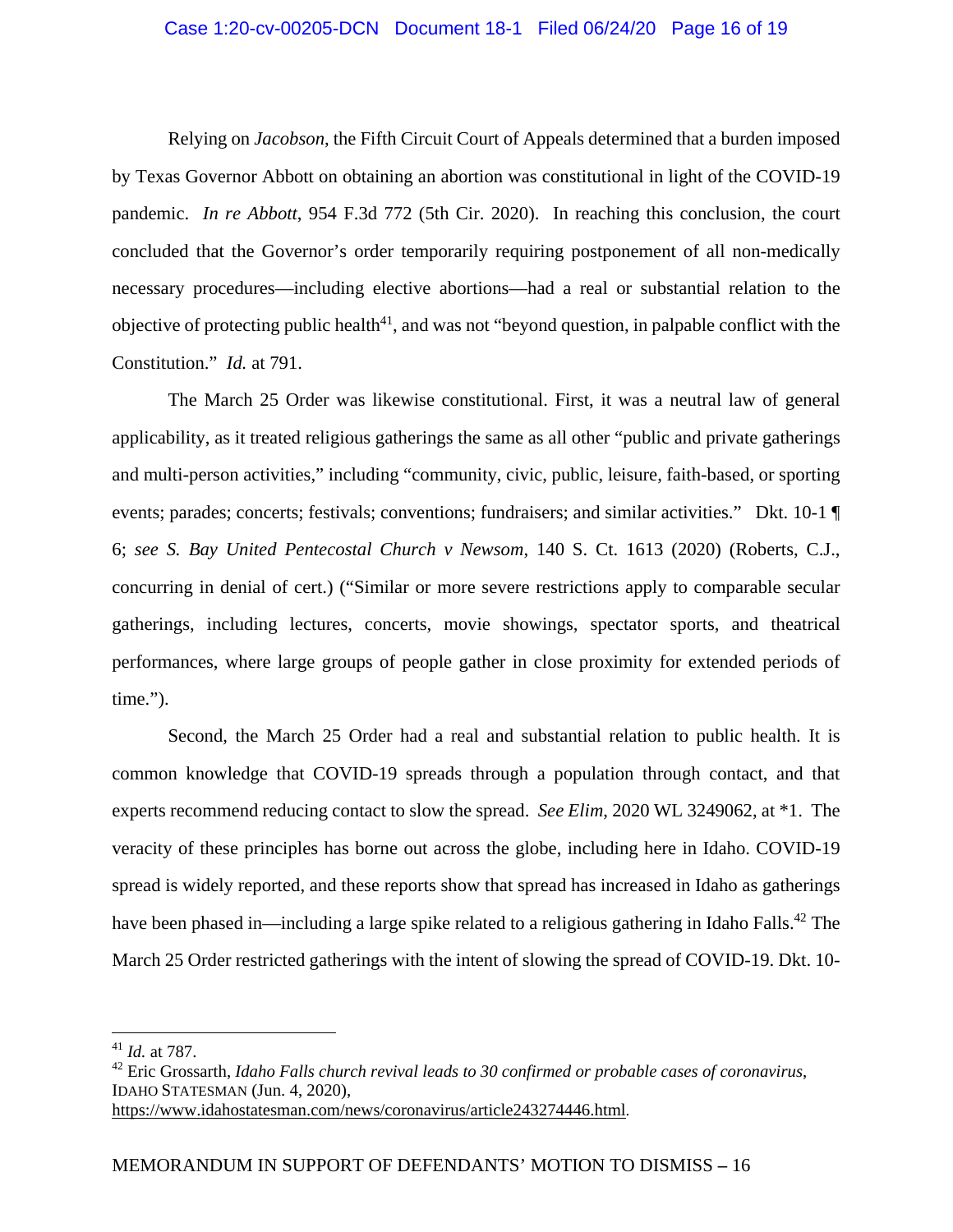#### Case 1:20-cv-00205-DCN Document 18-1 Filed 06/24/20 Page 17 of 19

1 ¶¶ 1-2. Therefore, like the order in *In re Abbott*, the March 25 Order had a real and substantial relation to public health.

Third, the March 25 Order was clearly not a plain, palpable invasion of constitutional rights. Like the orders in *In re Abbott*, *Elim*, and *Newsom*, the March 25 Order was a temporary order that imposed a burden on a constitutional right without outright depriving it. The order in *In re Abbot* allowed some pre-viability abortions in life-threatening circumstances. The order in *Elim* allowed religious practice that did not involve gatherings of more than 10, including TV, drive-in, and internet-streamed worship services. *Elim*, 2020 WL 3249062, at \*5. The order in *Newsom* allowed 25% capacity religious gatherings up to 100 people. *S. Bay United Pentecostal Church*, 140 S. Ct. at 1614. Similarly, the March 25 Order allowed clergy or church members to produce, record and stream religious services and to provide or participate in drive-in church services. Further, the order was temporary and included an explicit expiration date. Defendants' actions were measured, reasoned responses to an evolving crisis with lives at stake. The March 25 Order met the requirements under *Jacobson*—and then expired on its own terms and was replaced with an order removing the incidental burdens on free exercise.

# **E. Plaintiffs' Claim under Idaho's Free Exercise of Religion Protection Act is barred by the Eleventh Amendment.**

Claims brought under Idaho's Religious Freedom Act, are barred by Eleventh Amendment Immunity in federal court. Plaintiffs' bring their complaint against Governor Little and Director Jeppesen in their official capacities. However, this does not allow Plaintiffs' to bring claims under state law in federal court. As the Ninth Circuit Court of Appeals has explained:

The Eleventh Amendment protects states and state instrumentalities, such as The Regents, from suit in federal court. Under the *Ex parte Young* exception to that Eleventh Amendment bar, a party may seek prospective injunctive relief against an individual state officer in her official capacity. However, the *Young* exception does not apply when a suit seeks relief under state law, even if the plaintiff names an individual state official rather than a state instrumentality as the defendant.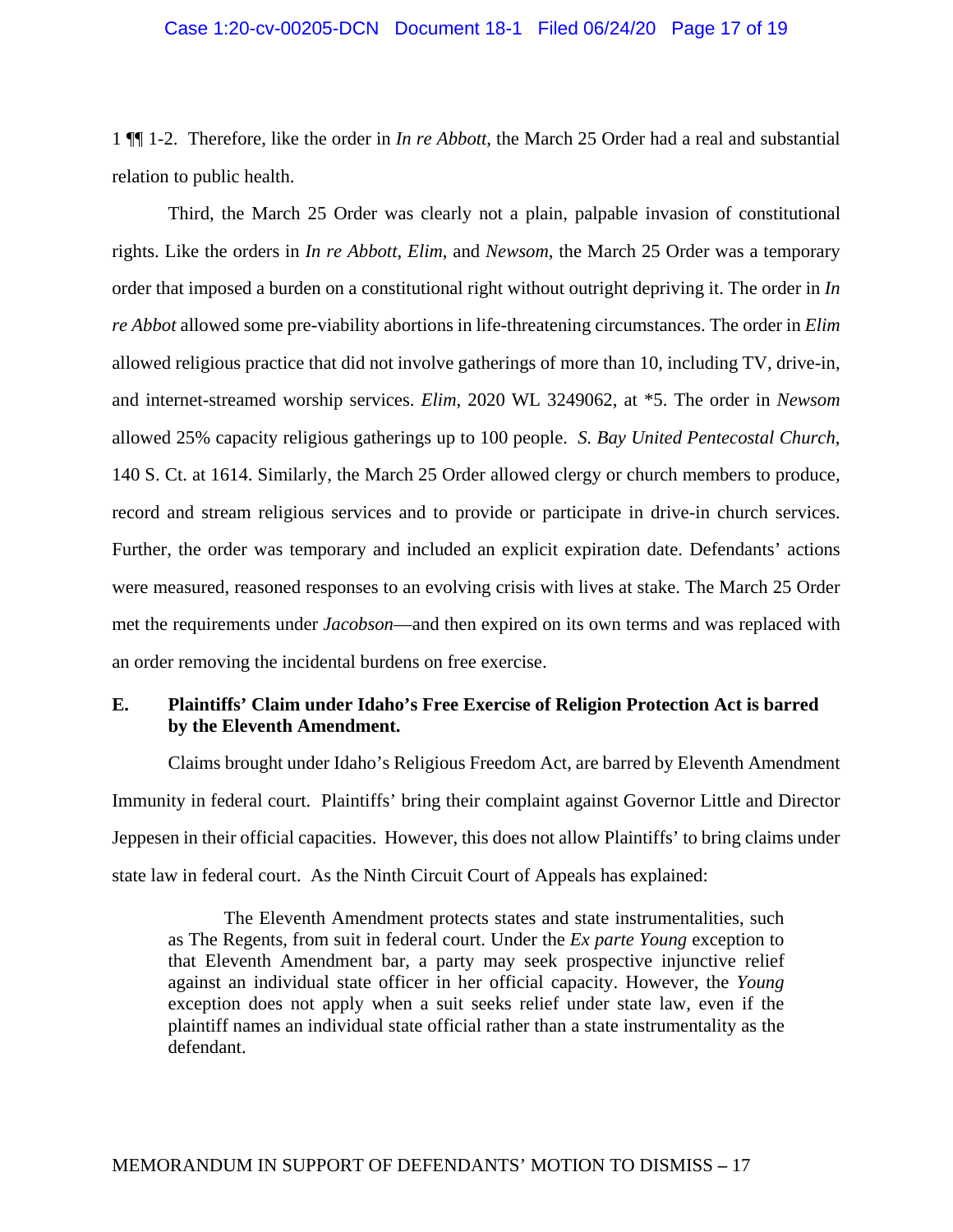*Doe v. Regents of the Univ. of Cal.*, 891 F.3d 1147, 1153 (9th Cir. 2018) (citing, *inter alia*, *Pennhurst State Sch. & Hosp. v. Halderman*, 465 U.S. 89, 100, 117 (1984)) (remaining citations omitted).

Analyzing a challenge to an Illinois COVID-19 order, the Seventh Circuit Court of Appeals found that Illinois' Religious Freedom Restoration Act did not make a clear declaration of the intent to waive Eleventh Amendment Immunity, and therefore did not allow a suit to be brought under it in federal court. *Elim*, 2020 WL 3249062, at \*4 (citing *Coll. Savings Bank v. Fla. Prepaid Postsecondary Edu. Expense Bd.*, 527 U.S. 666, 676 (1999)); *see Pennhurst*, 465 U.S. 89. The analyzed Illinois provision is virtually identical to its Idaho counterpart:

| 775 Ill. Comp. Stat. Ann. 35/20                                                                                                                                                                                                                                                                                                                                                                                                  | Idaho Code § 73-402(4)                                                                                                                                                                                                                                                                                                                                |
|----------------------------------------------------------------------------------------------------------------------------------------------------------------------------------------------------------------------------------------------------------------------------------------------------------------------------------------------------------------------------------------------------------------------------------|-------------------------------------------------------------------------------------------------------------------------------------------------------------------------------------------------------------------------------------------------------------------------------------------------------------------------------------------------------|
| If a person's exercise of religion has<br>been burdened in violation of this Act, that<br>person may assert that violation as a claim or<br>defense in a judicial proceeding and may<br>obtain appropriate relief against a<br>government. A party who prevails in an<br>action to enforce this Act against a<br>government is entitled to recover attorney's<br>fees and costs incurred in maintaining the<br>claim or defense. | A person whose religious exercise is<br>burdened in violation of this section may<br>assert that violation as a claim or defense in<br>a judicial proceeding and obtain appropriate<br>relief against a government. A party who<br>prevails in any action to enforce this chapter<br>against a government shall recover attorney's<br>fees and costs. |

The claim brought under Idaho's Free Exercise of Religion Protection Act must be dismissed for this additional reason.

# **IV. CONCLUSION**

For the reasons described above, Plaintiffs' Verified Complaint should be dismissed with

prejudice.

DATED this 24th day of June, 2020.

STATE OF IDAHO OFFICE OF THE ATTORNEY GENERAL

By: */s/ Steven L. Olsen* 

STEVEN L. OLSEN Deputy Attorney General